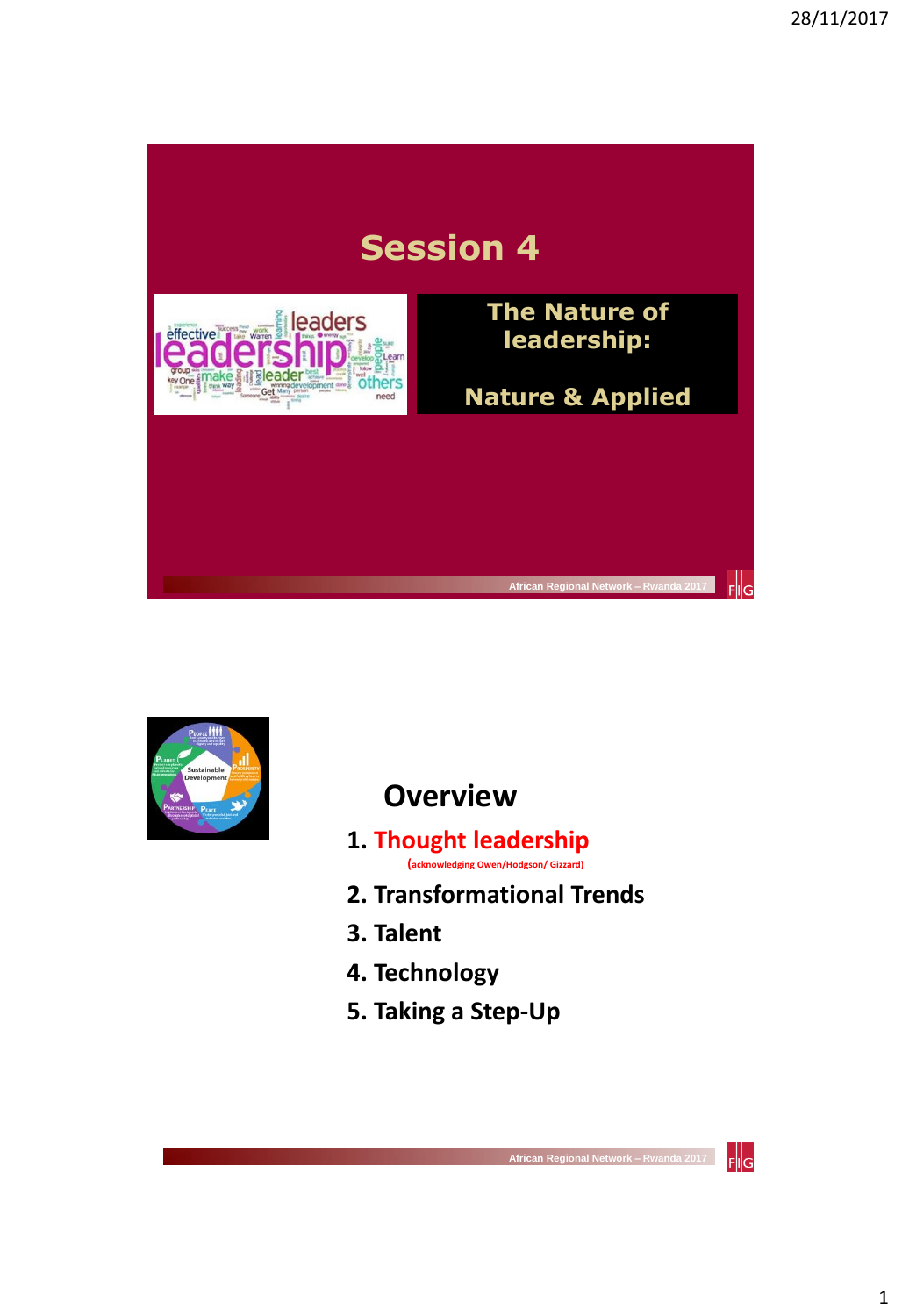# A Journey



- Developing your leadership potential is a **life long process**, not quick fix • To achieve and deliver in our increasingly complex world
- The journey of leadership is
	- *Not so much an isolated one for the individual*
	- *As one that exists only in a set of reflections with others"* (Confucius)

 **African Regional Network – Rwanda 2017** 

Flig

 $F$ <sub>IlG</sub>

 **African Regional Network – R** 

## The Essence of Leadership

What is it?

- **Prof W Bennis:** It is like beauty hard to define, but you know it when you see it
- **K Blanchard:** going somewhere rather than wandering aimlessly
- Drawing from thinking……..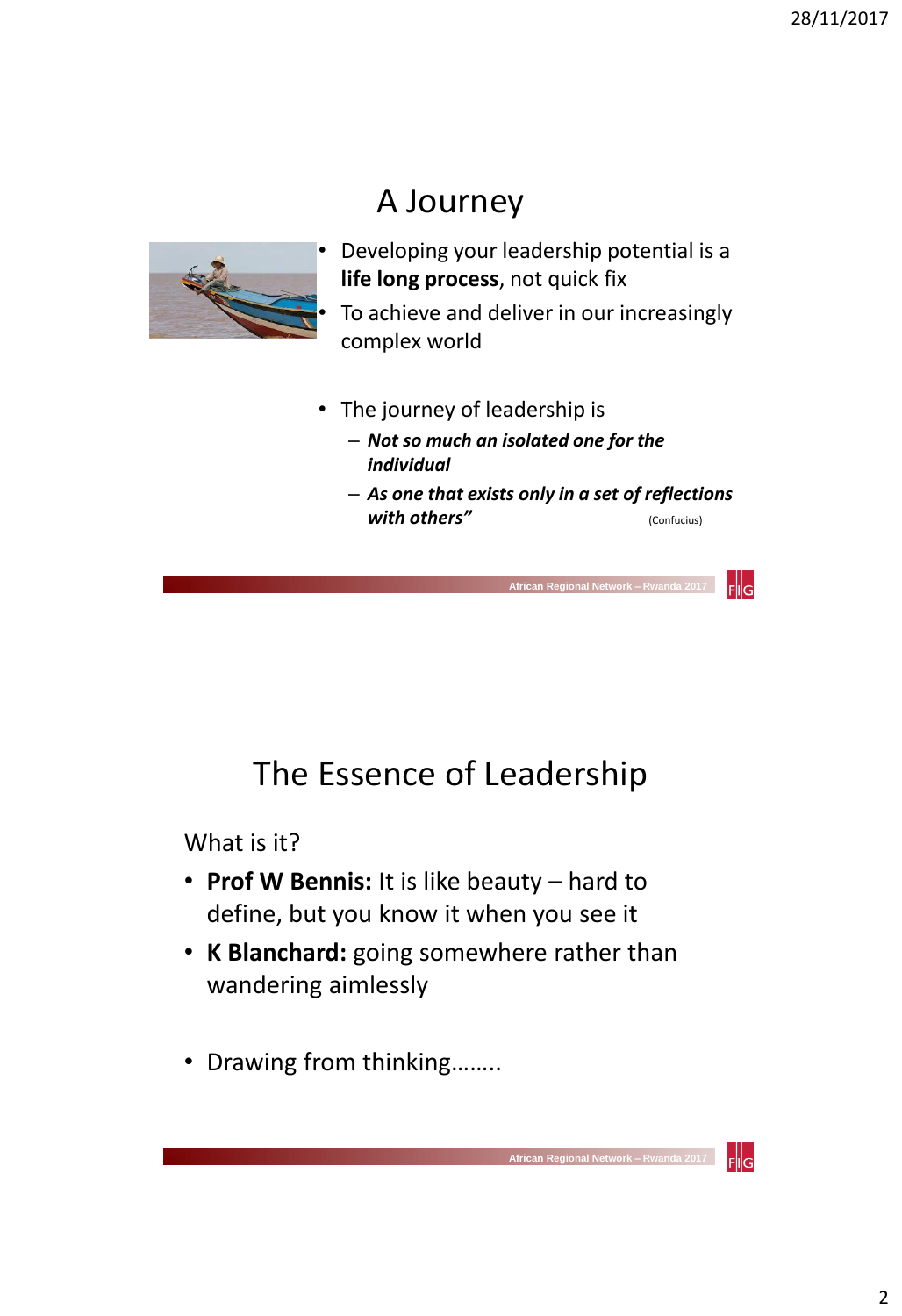# … From the Old and the New



- **Chinese philosophy,** Confucius:
	- A transformational process
	- An individual who can express the best of themselves through leadership will encourage and influence others
- **20th Century** M P Follett:
	- Leadership comes from anywhere, regardless of the leaders position
	- It is about grasping the total situation and the ability to organise everyone to serve a common purpose
	- Requires a pioneering spirit that would challenge and blaze a new trail by seeing possible new routes

 **African Regional Network – Rwanda 2017** 

## The Essence is

- The most important feature of something which determines its identity:
- Suggested key words are: *Authenticity, purposeful, positive transformation, relationships, collective action*

 **African Regional Network – Rwanda 2017** 



 $F$ <sub>Isl</sub>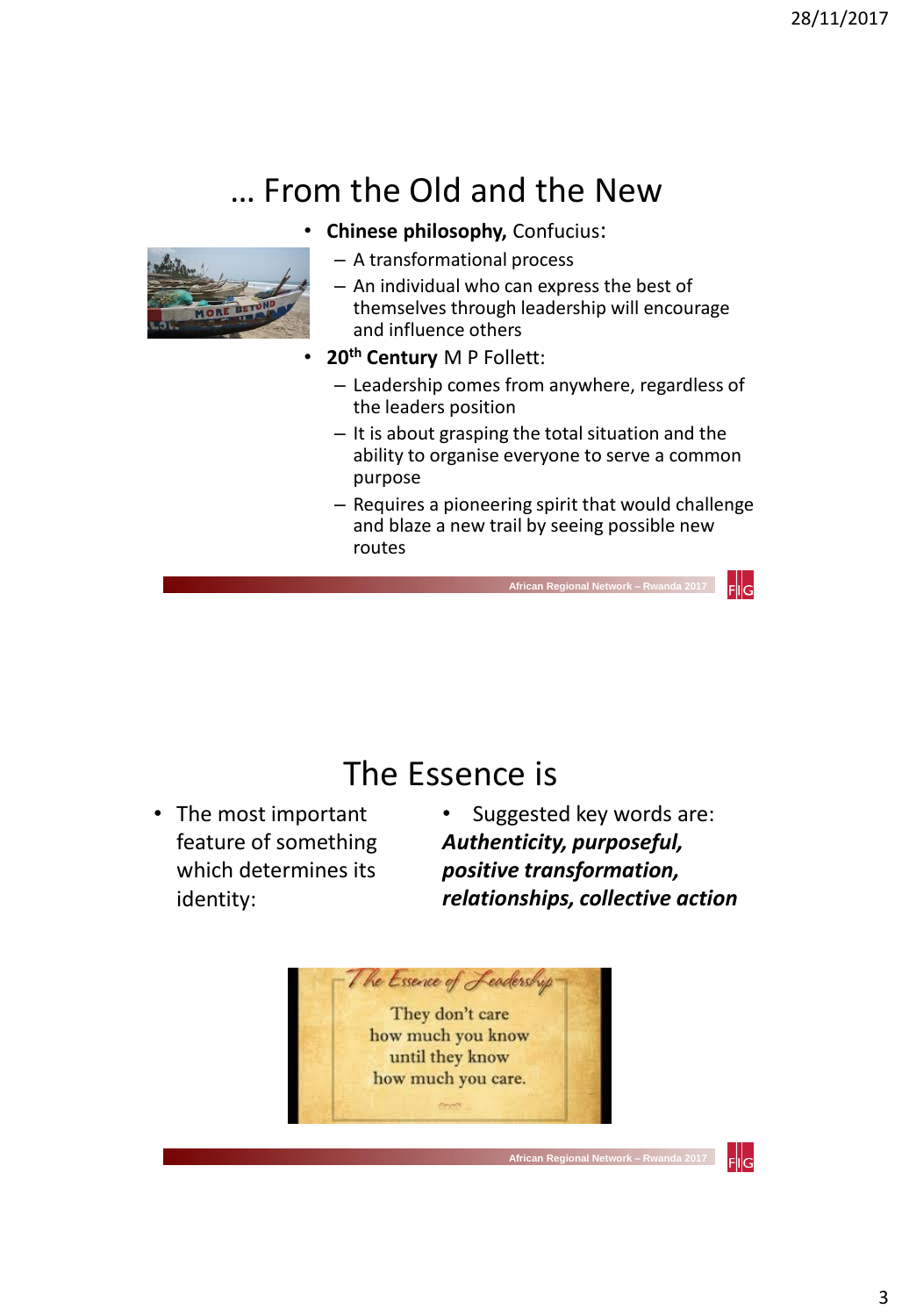### Actions equals Behaviours

#### **5 key actions that requires the behaviours**:

- **1. Challenge the process-** of searching for opportunities, experimenting and taking sensible risks
- **2. Inspiring a shared vision-** of constructing a future vision and building follower support
- **3. Enabling others to act-** of fostering collaborating and supporting followers in their personal development
- **4. Modelling the way-** of setting an example and focusing on step-by-step accomplishments
- **5. Encouraging the heart-** of recognising followers contributions and celebrating their achievements

Kouzes & Posner (1980's)

 **African Regional Network –** 

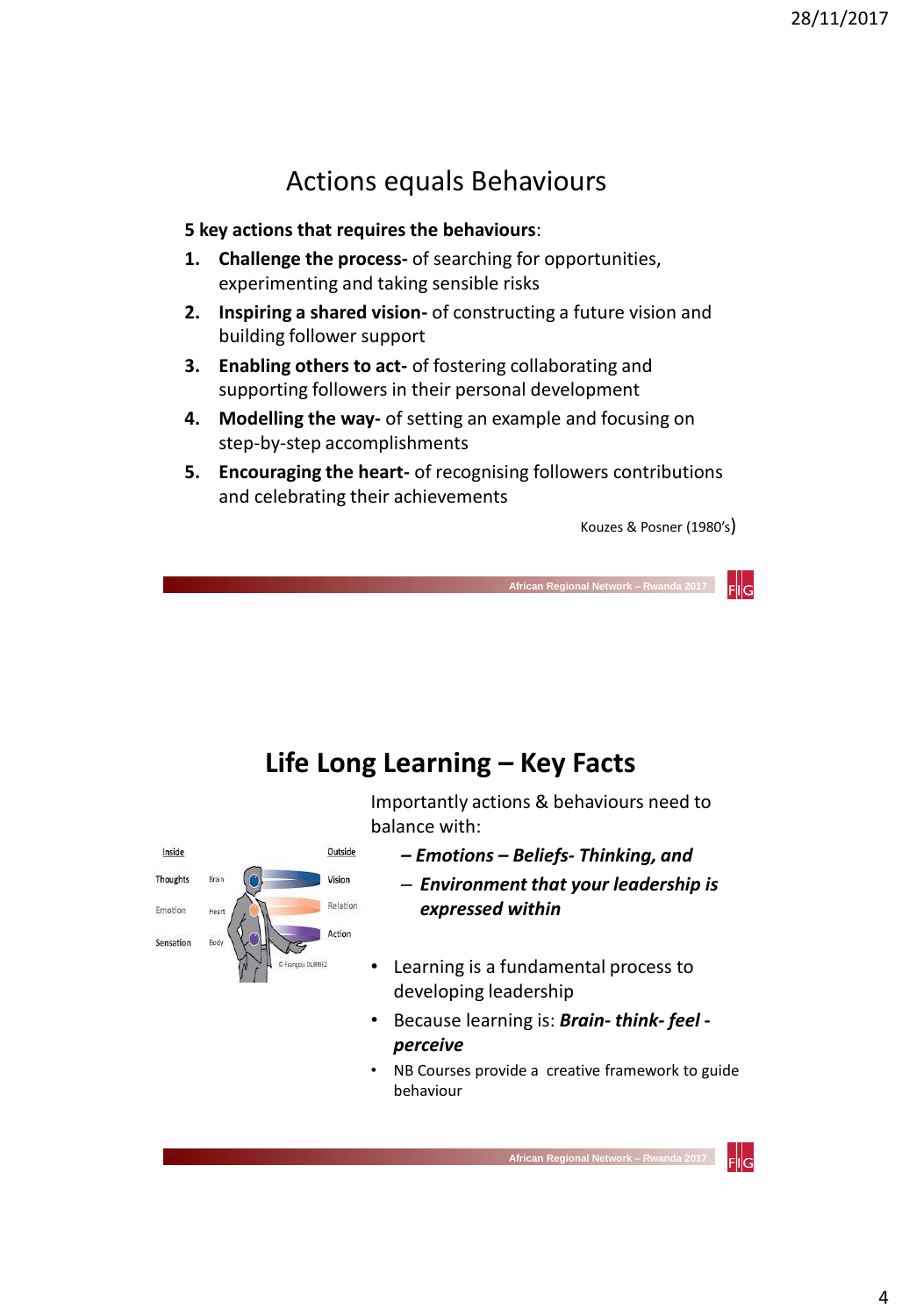## Your Journey, your story……



- The way **you express** your leadership will differ from that to everyone else
- Nothing will change if we continue to do what we've done before.
- *Developing leadership begins with you*

 **African Regional Network – Rwanda 2017** 

### Leadership potential



#### **Leadership and Genes**:

- Genes Always some influence; but **other factors**  (environment, parents' values, peers etc.)
- *Avoid the Perception* that leader is only for those in positions of power, if so
	- Everyone else feels degrees of powerlessness, so a tendency to sit back, and expect the person at the top to 'fix everything'.
- *Increase your Self Esteem,* a healthy self view is more important than genes!
- (i.e. how we perceive ourselves is based on our own and others expectations of who we are)



 $F$ <sub>Isl</sub>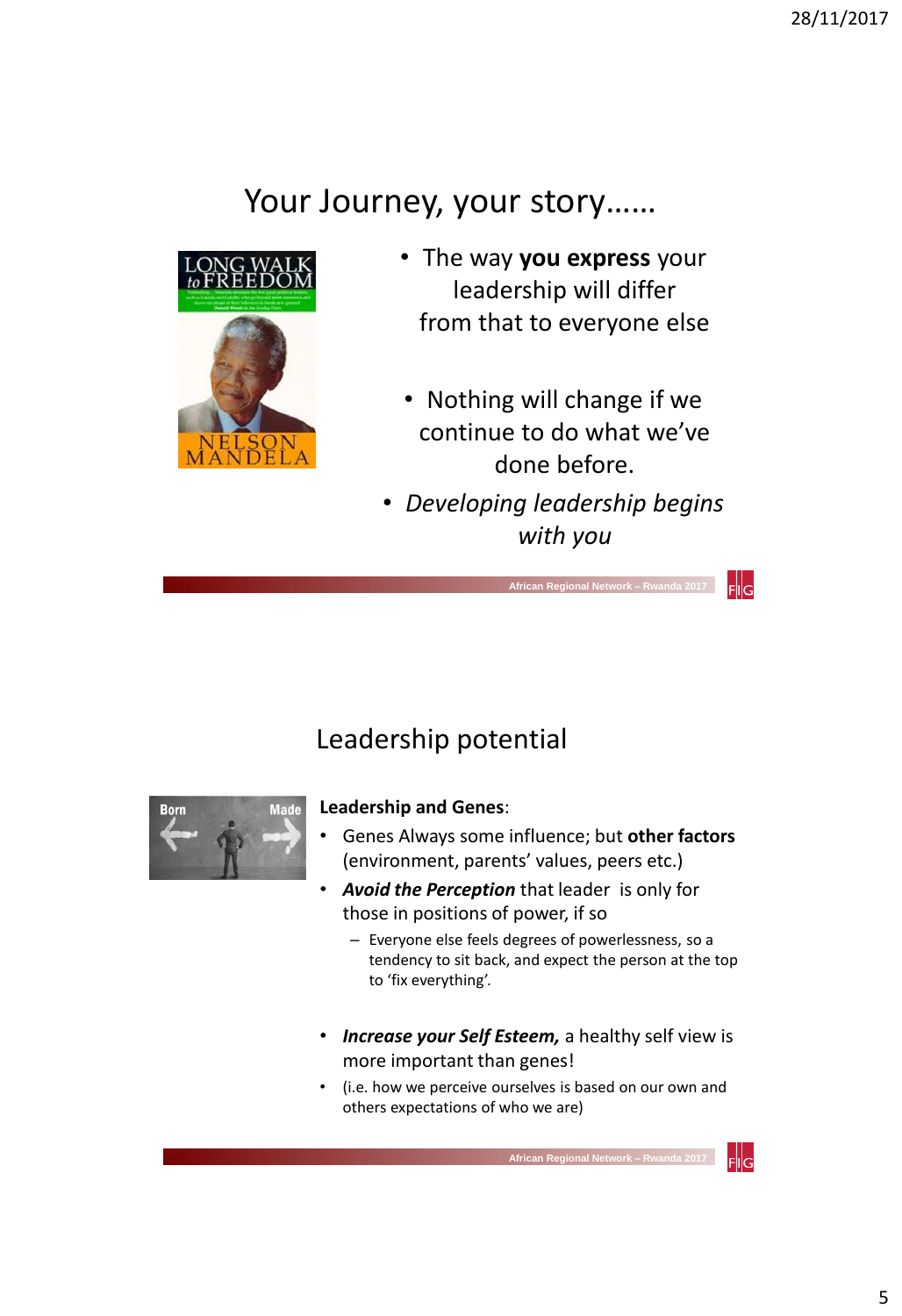### **A Reflective Fact…**



Expressing leadership to transform something requires taking *responsibility*, *courage* and the *will* to act

 **African Regional Network – Rwanda 2017** 

 $F$ <sub>IlG</sub>

#### Applying this knowledge to within your work and organisation



ASK yourselves these questions:

When leading change….

- Do you identify what people care about as part of the new outcome you want to achieve?
- Do you gain people support for the change?
- Do you focus the activity on the end result but identify ways to reach it?
- Do you take responsibility for the outcome?
- Do you use your courage to ask for more from people ?
- Do you act to ensure success?

 $F$ ll $G$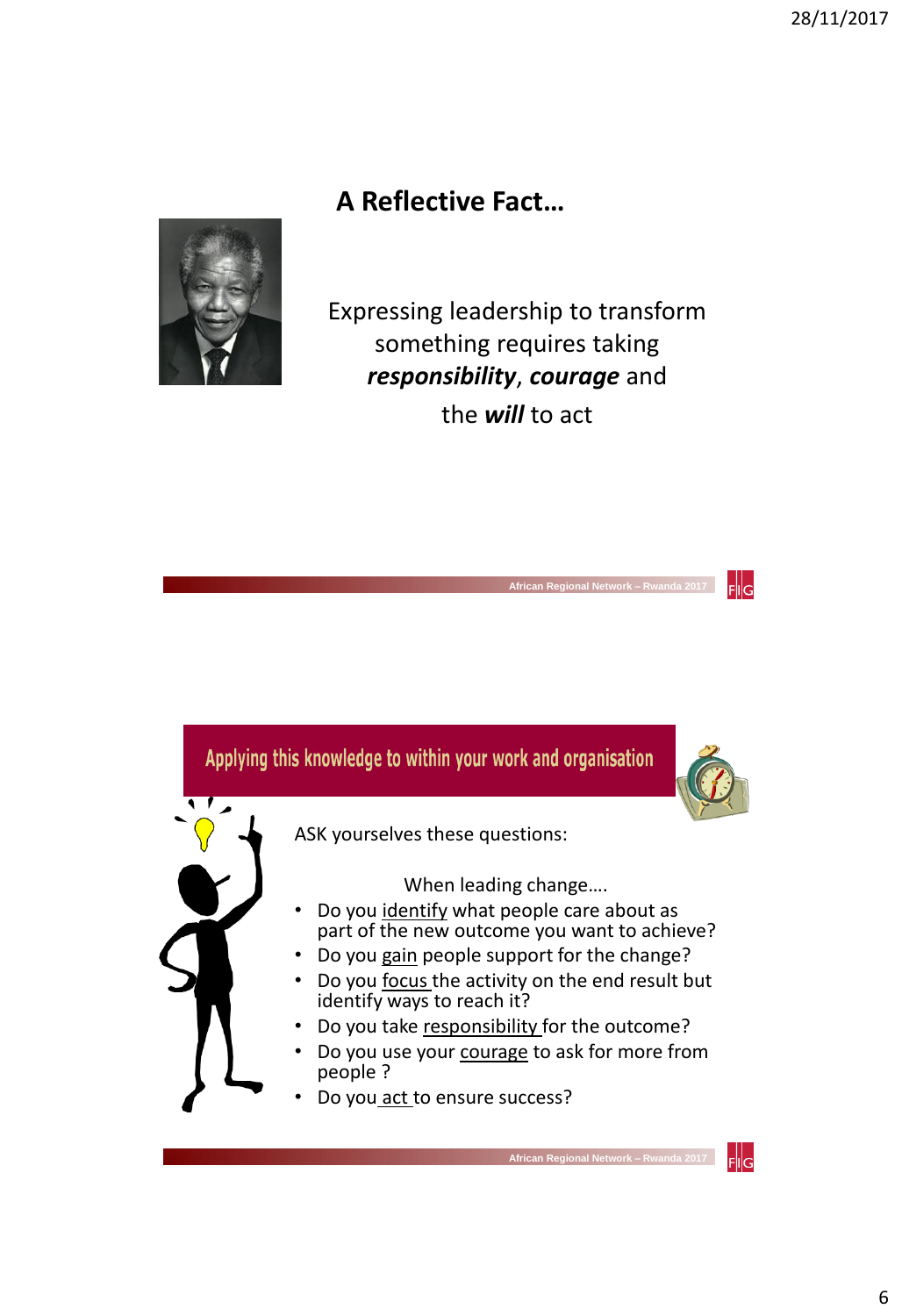### **Shift ….our expectation of leadership**

*"the truth is that* 

*Every human being has leadership potential. For some this will be small, for others potential will be huge*"

- *In between* will be where most of us lie, but you definitely don't have to be a manger to be a leader
- …... Leadership can come *from anywhere* (Follet 1995/ Owen)
- **So** *shift our expectations* of leadership for the few to where each person has some potential
- *Overcome the problem:* that most don't know they have potential and have never had the opportunity to develop it for the benefit of their organisations, community or the world at large.

# **The Role of Followers**

- When we say leadership can be expressed by everyone it does not mean that there will be no followers – rather the…
- **Reality:** each of us is a leaders and a follower, at different times
- **Key**: to recognise when!
- **Followers:** 
	- Are NOT passive but actively help the leader to say in control of the situation i.e the success of the team enabled the success of the leaders, not the other way around (M P Follett)
	- This has huge implications in the workplace and how you organise

 **African Regional Network – Rwanda 2017** 

Flig

FIIG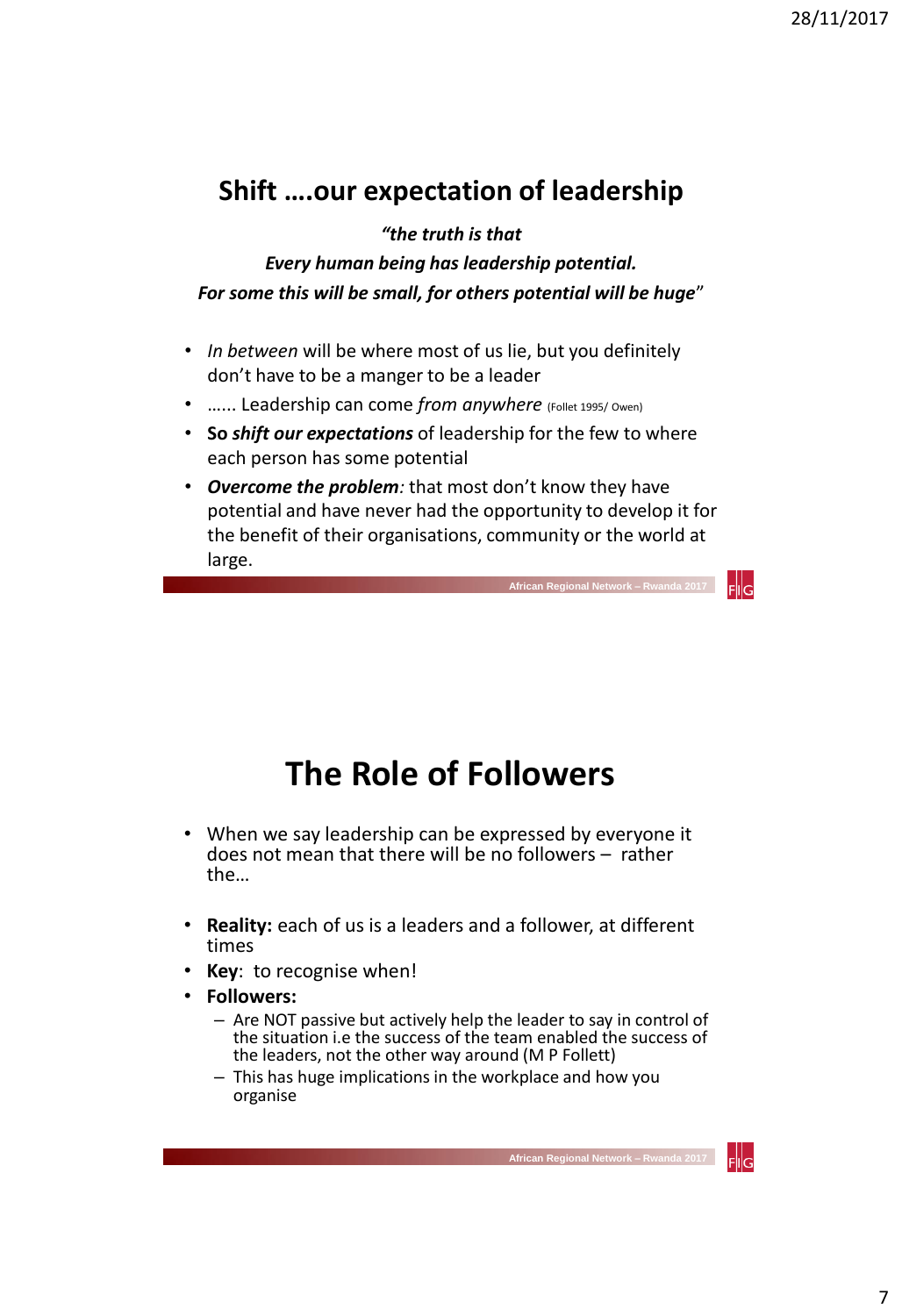## **Leadership in your sights**



- You can't lead anyone . Expressing: Increasingly in our complex networked world expression is not based on position power; but rather on trust and relationships
	- **Culture:** Recognising this is a huge cultural shift for us all!
	- **Look:** Leadership will look different at different times with different people

*Each individual must find our who they are as a leader.* 

*No two people will express leadership the same way*……

 **African Regional Network – Rwanda 2017** 

 $F$ <sub>Isl</sub>

 $\mathsf{FllG}$ 



**Leadership: The messages are…**

- 1. Developing leadership is a journey of continuous learning
- 2. We are all leaders and followers at different times
- 3. No two people express leadership in the same way
- 4. Understanding People, places and power
- 5. In todays context you are an influential bridge between a range of stakeholders

*It is you and your talent*

 **African Regional Network – Rwanda 2017**